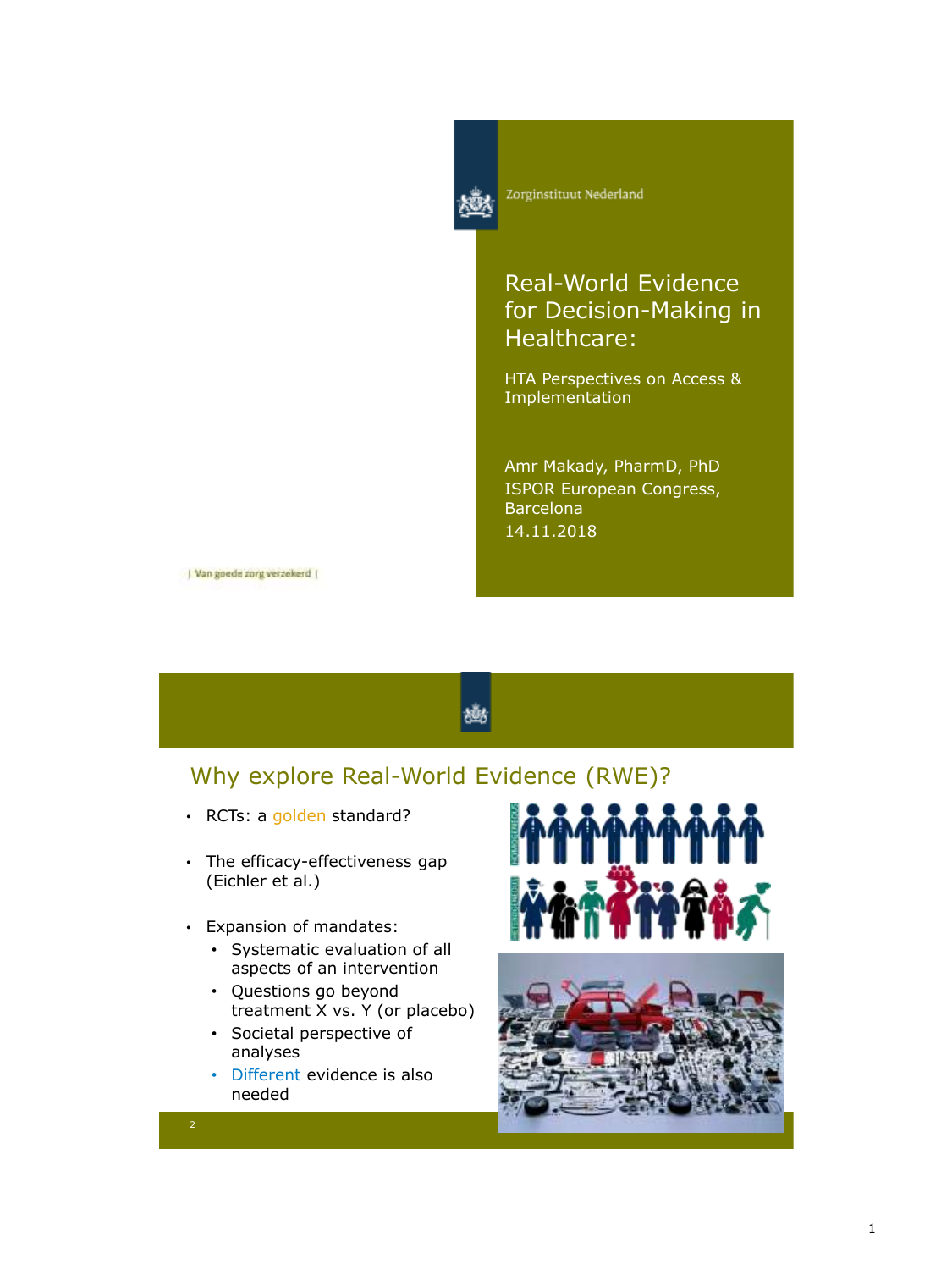# RWE use in HTA Practice: 5 European HTA Agencies

幽

#### Relative Effectiveness Assessments (REAs)

Cost-effectiveness Assessments (CEAs)





# RWE use in HTA Practice: Appraisal of RWE

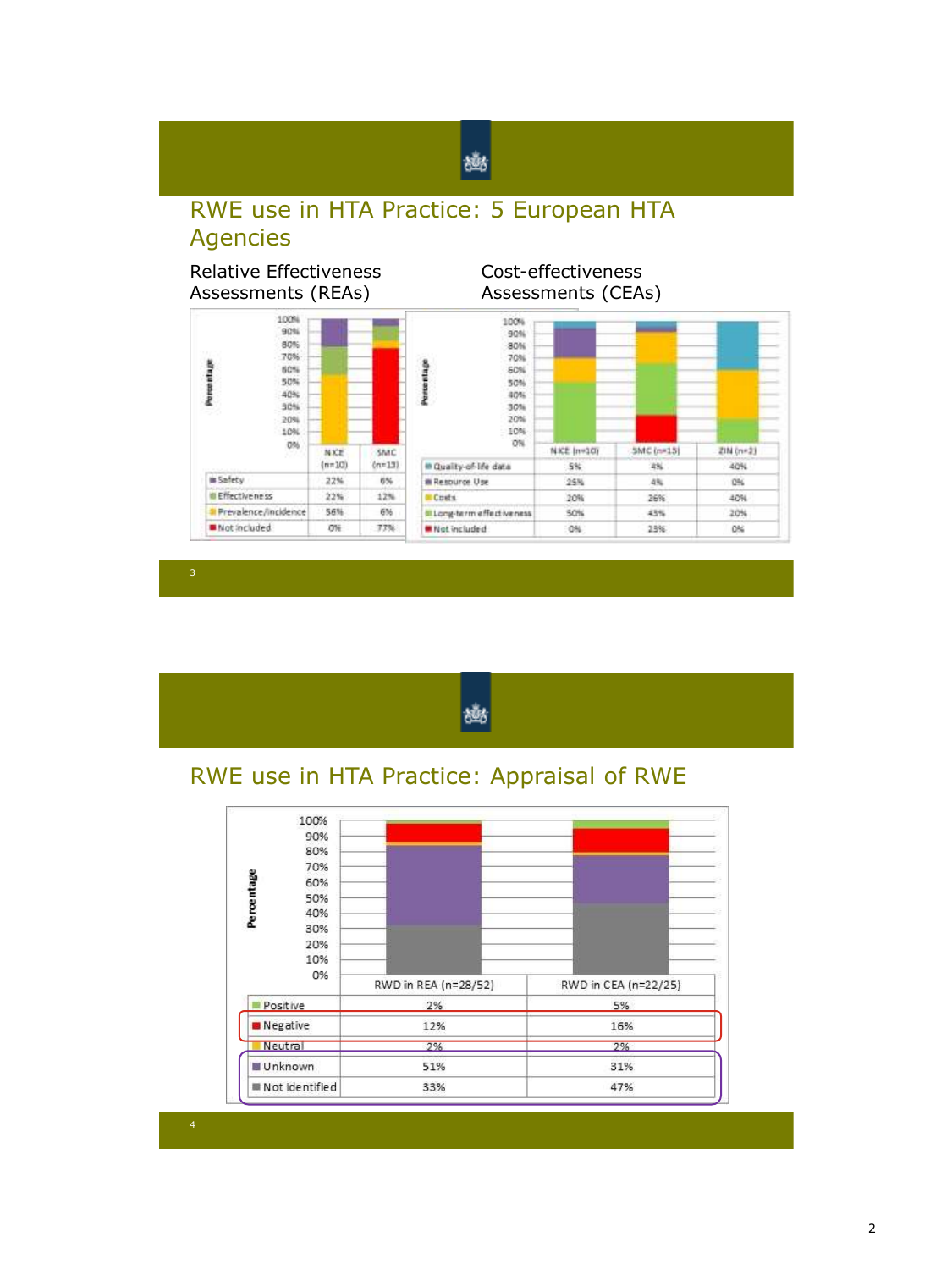



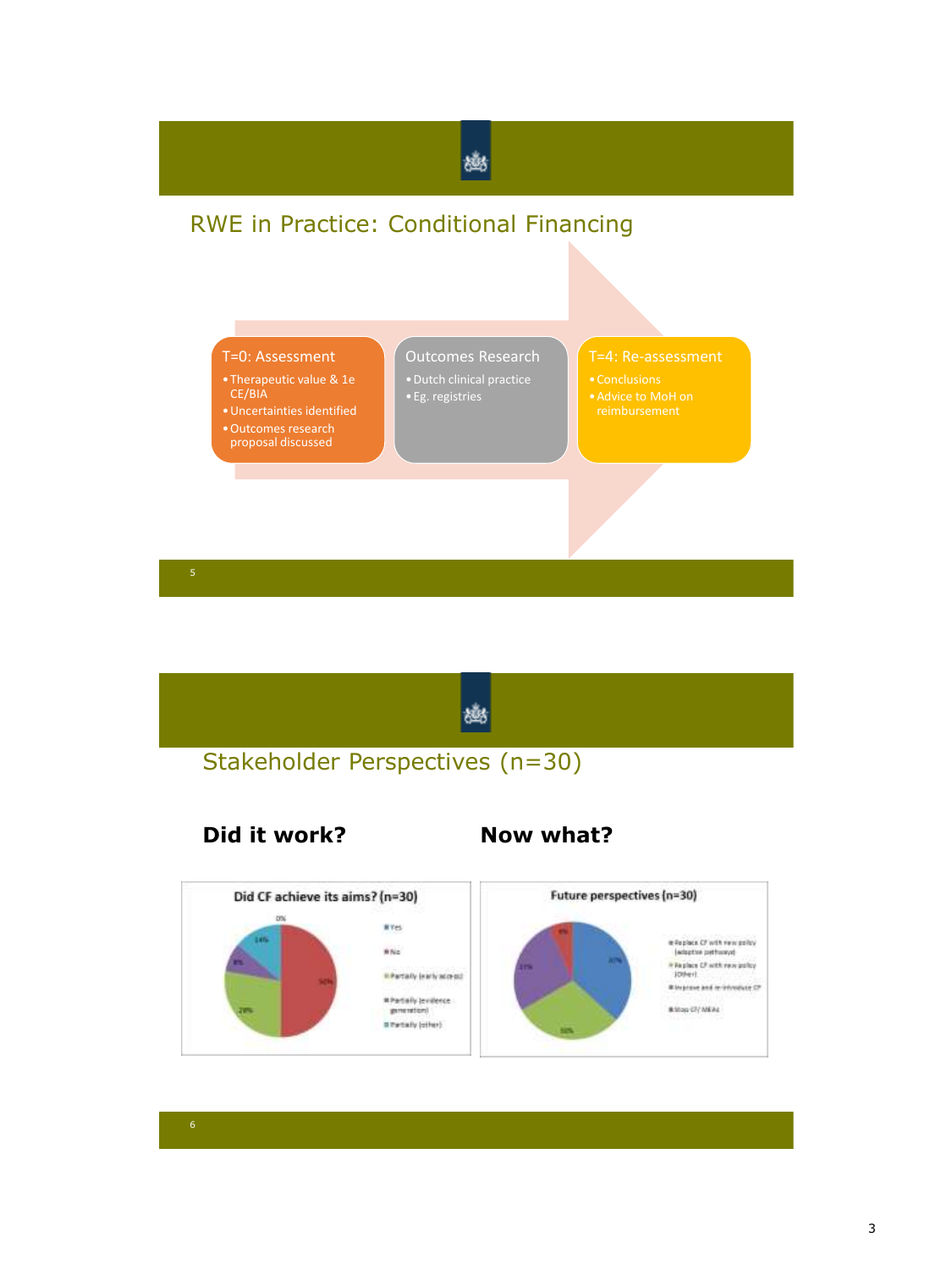## Practicalities of RWE use in CER

#### **What was IMI-GetReal?**

Public-Private partnernship RWE use throughout drug lifecycle 3-year project

#### **Aim:**

Categorize practical issues encountered in accessing and using RWE in CER



#### **Methods:**

Qualitative analysis of case study reports Consensus-seeking amongst co-leads



### Practicalities of RWE use in CER

- 1. Accessing Individual Patient Data (IPD):
	- RCTs: access to  $41/43$  (95%) studies
	- RWE repositories: access to 7/20 (35%) repositories
- 2. Alternatives to IPD from RWE: Aggregate Data
	- Advantages: more accessible
	- Disadvantages: limited data on covariates
	- Remote querying of IPD to report AD
- 3. Methodological challenges in using IPD from RWE:
	- Making datasets research-ready
	- Differences in definitions of outcome measures (RCT vs. RWE)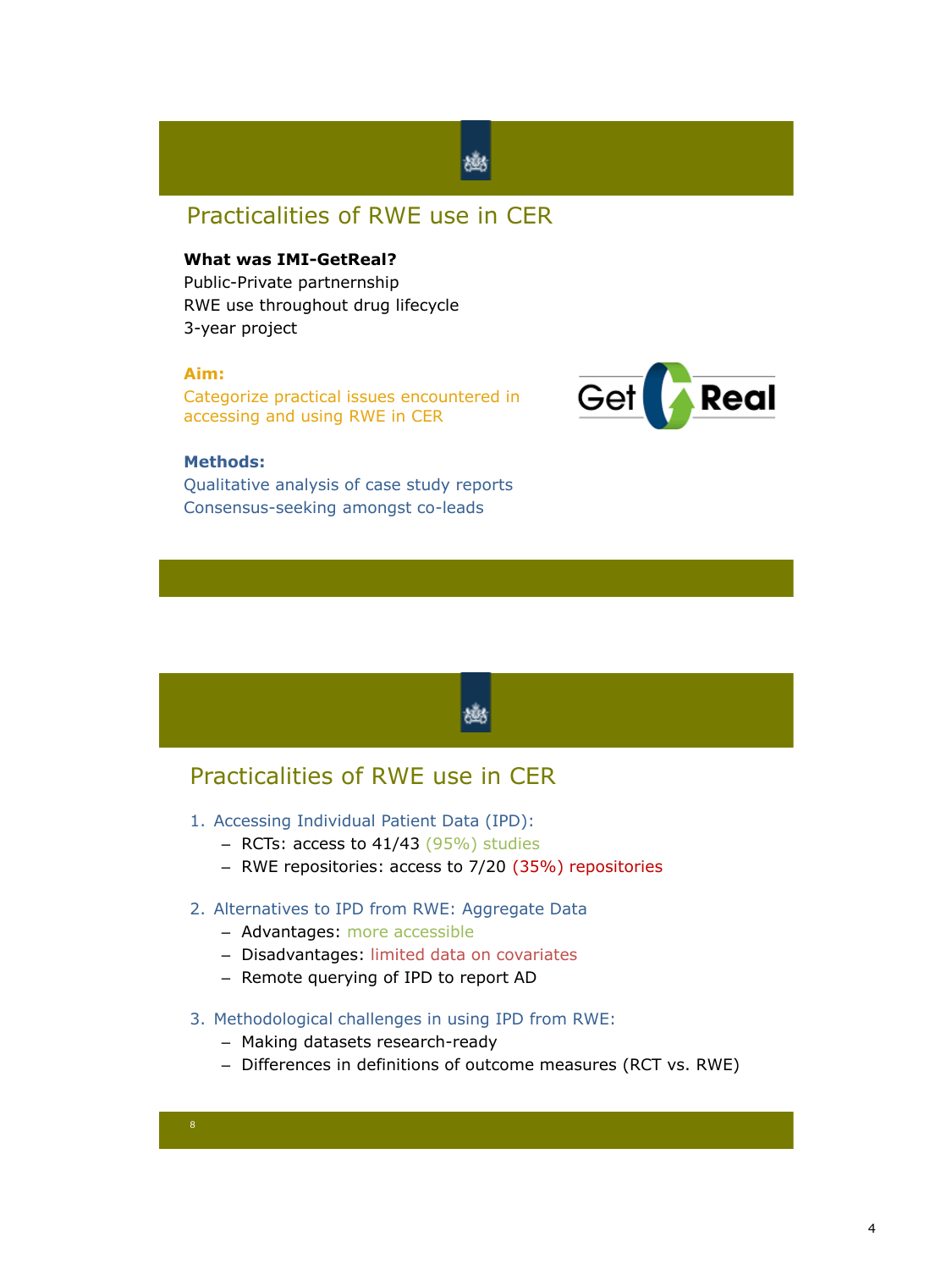

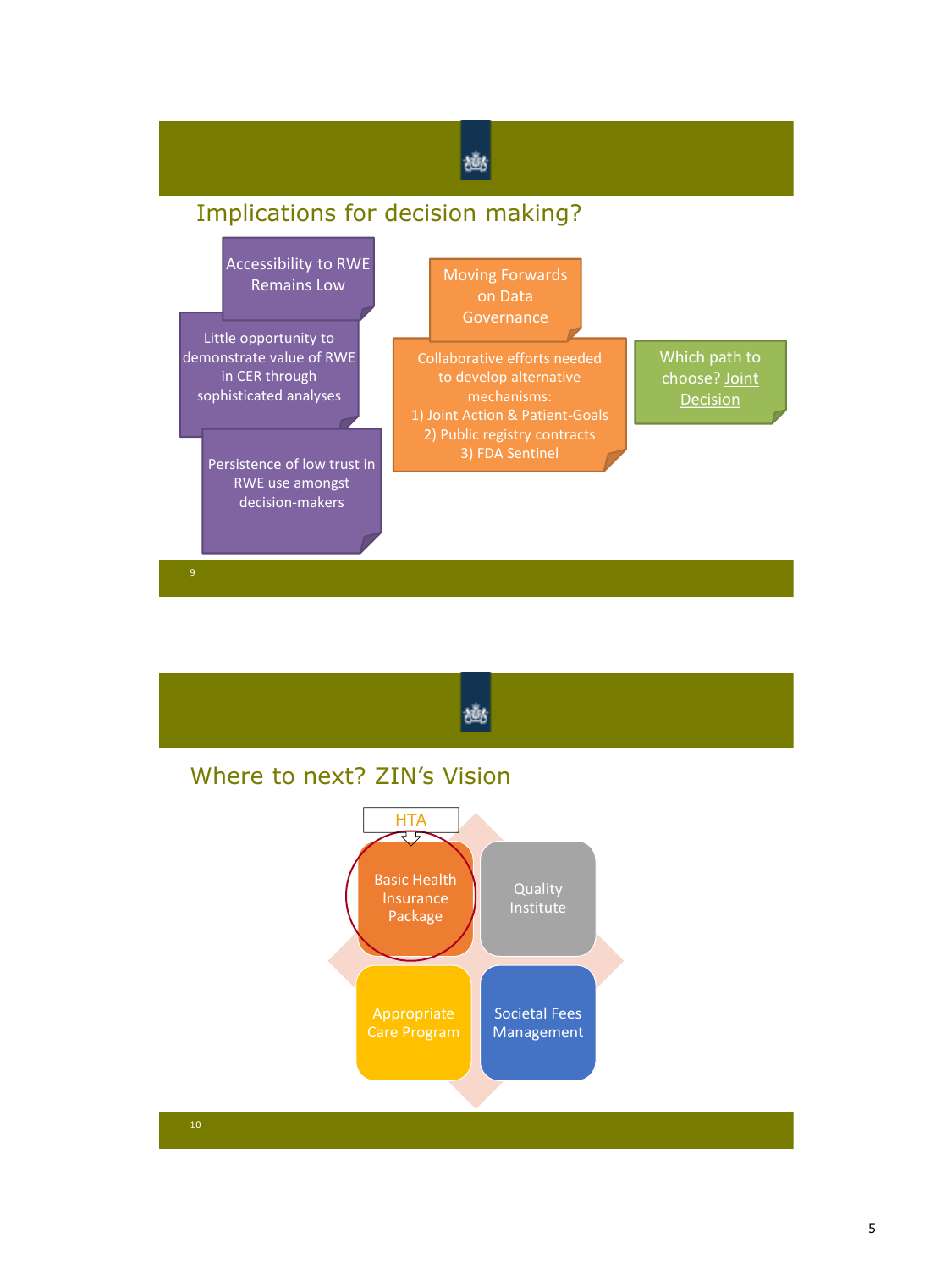# RWE for New HTA Methodology